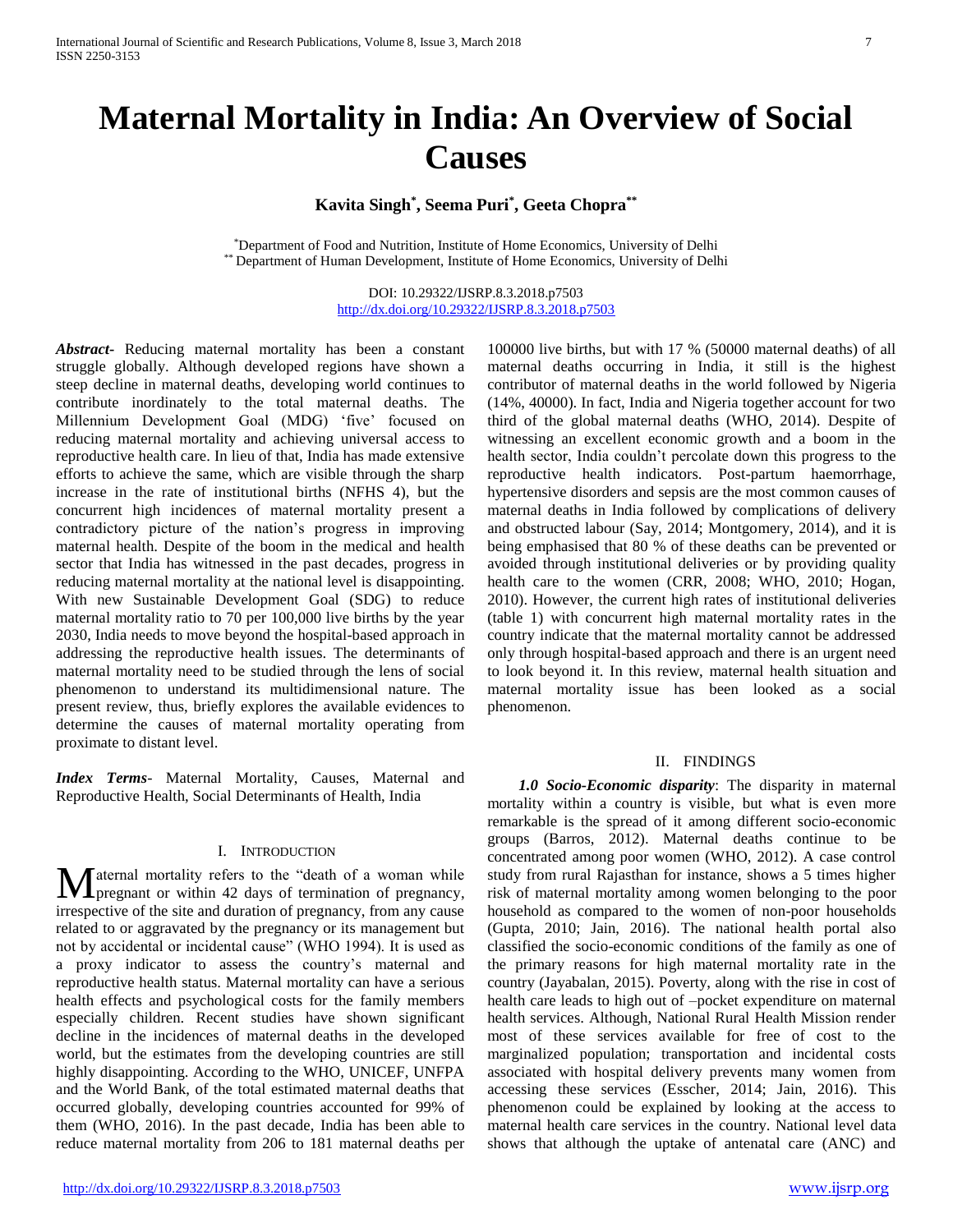skilled attendance at birth has increased across the country, the progress has been slow among women belonging to economically disadvantaged segments (Pathak, 2010; RSOC, 2014). A substantial amount of studies in India shows that health seeking behaviour is associated with the household economic status irrespective of the geographic location of the household. A study by Hazarika, 2011, shows wealth as one of the strongest

predictor of using skilled birth attendance. Postnatal care within 48 hours of delivery is almost half in the lowest quintile as compared to highest (23.0 and 48.8 respectively) (RSOC, 2014). Overall, studies have shown that economically weaker stratum of the population in India is disadvantaged in terms of affordability and accessibility of the maternal health services.

|  |  |  | Table 1. Trends in Essential Maternal Health Indicators |  |  |
|--|--|--|---------------------------------------------------------|--|--|
|--|--|--|---------------------------------------------------------|--|--|

| S.No | <b>Indicators</b>                                                                                         | <b>NFHS 3 (2005-2006)</b> |              |              |              | <b>NFHS 4 (2015-2016)</b> |              |  |
|------|-----------------------------------------------------------------------------------------------------------|---------------------------|--------------|--------------|--------------|---------------------------|--------------|--|
|      |                                                                                                           | <b>Urban</b>              | <b>Rural</b> | <b>Total</b> | <b>Urban</b> | Rural                     | <b>Total</b> |  |
|      | Antenatal care coverage <sup>1</sup> . <sup>2</sup>                                                       | 73.8                      | 42.8         | 50.7         | 66.4         | 44.8                      | 51.2         |  |
| 2    | Antenatal care coverage (FULL) <sup>3</sup>                                                               | NA.                       | NA.          | <b>NA</b>    | 31.1         | 16.7                      | 21.0         |  |
| 3    | Births attended by skilled health personnel                                                               | 75.3                      | 39.9         | 48.8         | 90.0         | 78.0                      | 81.4         |  |
| 4    | Perinatal mortality rate                                                                                  |                           | 52.6         | 48.5         |              |                           |              |  |
| 5    | Prevalence of low birth weight                                                                            | 19.3                      | 23.3         | 21.5         |              |                           |              |  |
| 6    | Prevalence of anemia in women                                                                             | 51.5                      | 58.2         | 56.2         |              |                           |              |  |
| 7    | Mothers who consumed IFA for 90 days or<br>more when they were pregnant with<br>Their last child $(\%)^4$ | 34.5                      | 18.1         | 22.3         | 40.8         | 25.9                      | 30.3         |  |
| 8    | Institutional births                                                                                      | 69.4                      | 31.1         | 40.8         | 88.7         | 75.1                      | 78.9         |  |
| 9    | Received PNC within 48 hours of<br>discharge/delivery                                                     | 60.8                      | 28.5         | 36.8         | 71.7         | 58.5                      | 62.4         |  |
| 10   | Currently married women who usually<br>participate in household decisions (%)                             | 45.0                      | 33.0         | 36.7         | 85.8         | 83.0                      | 84.0         |  |

*Grey area – numbers for the indicators are not available*

1. NFHS 3- Mothers who had at least 3 antenatal care visits for their last birth (%)

2. NFHS 4- Mothers who had at least 4 antenatal care visits (%)

- 3. Full antenatal care is at least four antenatal visits, at least one tetanus toxoid (TT) injection and iron folic acid tablets or syrup taken for 100 or more days
- 4. NFHS 4 Mothers who consumed IFA for 90 days or more when they were pregnant with their last child (%)

 *1.1 Antenatal and postnatal care*: Antenatal care has been termed as one of the "four pillars" of safe motherhood by the WHO (WHO, 1994; Bergsjø, 2001). High-quality antenatal, intra-natal and postnatal care and emergency obstetric care are the most important ways to reduce the maternal morbidity and mortality (AHS, 2011; Mumbare, 2012; Travasso, 2015). One of the strategies that has been adopted by the Indian government to combat high rates of maternal mortality is to ensure universal access to Antenatal Care (ANC), Emergency Obstetric Care (EmOC) and Skilled Birth Attendance (SBA) (Paxton, 2005; WHO, 2015; Himanshu & Källestål, 2017). An analysis of WHO data of 188 developed and developing countries revealed that maternal mortality is related to the obstetrical care received by the women (McClure, 2007). In India, although the institutional deliveries or birth by skilled attendants has increased many folds as per the NFHS 4, the coverage of full ANC and its components is still very low. ANC full coverage which includes receipt of 3+ ANC, at least one dose of Tetnus Toxoid (TT) and consumption of 100 Iron Folic Acid (IFA) tablets/syrup is only 21 % (Victora et al. 2012; Kumar et al. 2013; NFHS 4). When looked separately, IFA supplements for 90 days, an important intervention for reducing and preventing anemia among pregnant women is as low as 30 % (table 1). Clearly, the utilization of

health services is mainly limited to the hospital-based deliveries. This indicates that majority of pregnant women in the country are still not even getting the basic recommended ANC services (Sinha, 2014).

*1.2 Education***:** The direct link between education and maternal mortality is not well established, however, there is enough research done on the correlation between the two, indicating female literacy to be one of the significant determinants of maternal mortality (Bhalotra, 2013; AHS, 2014). Globally, a WHO survey on maternal and perinatal health in 24 countries showed that women with no education and those between one to six years of education are twice at risk of maternal mortality as compared to women with higher education and the findings were obtained after adjusting for marital status, maternal age and parity (McAlister, 2006; Karlesen et al, 2011). In India, state level analysis of mother's education level and maternal mortality ratios shows an inverse association (AHS, 2014). This could be attributed to the improved health related practices among women with high literacy levels compared to women with low or no education. For instance, maternal education level and utilization of health services are positively associated irrespective of the socio-economic status of the family (Grown, 2005; Kesterton AJ, 2010; Pillai, 2013; AHS, 2014).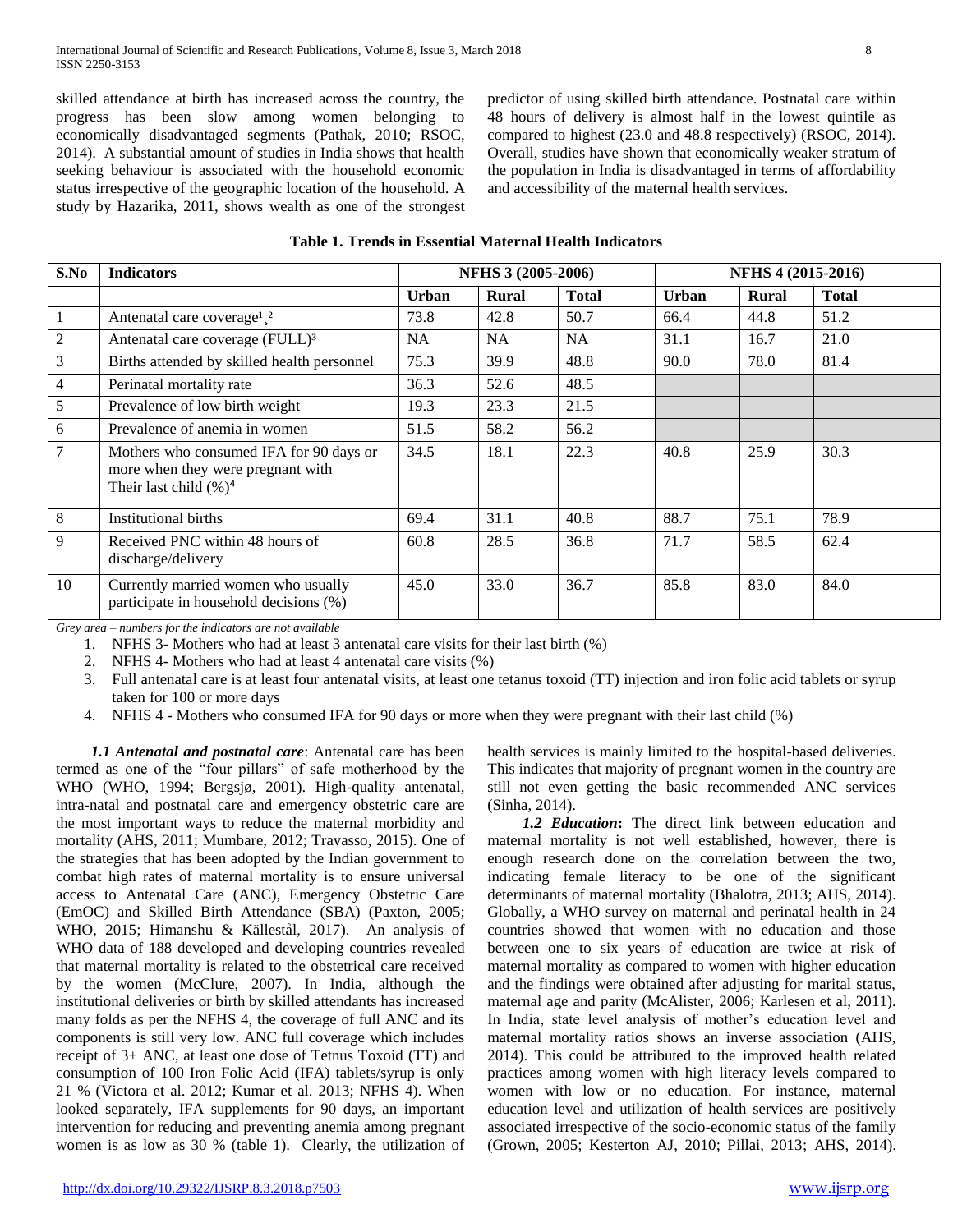Educated mothers are more likely to seek antenatal care, postnatal care and skilled birth attendants during pregnancy, which reduces the risk of maternal mortality significantly (NFHS 3, 2008; Sanneving, 2013; AHS, 2014). At the state level, four states including Uttar Pradesh, Madhya Pradesh, Bihar and Rajasthan, with significantly low female literacy rates (61%, 59.4%, 49.6% and 56.5 % respectively), together contributes a total of 67 % of MMR in the country as compared to states with high female literacy like Kerala (97.9%), Tamil Nadu (79.4%) (SRS, 2011; NFHS 4, 2016).

*1.3 Urban- Rural differences***:** According to the census 2011, approximately 69 % of the population lives in rural area (RGI, 2011) thus, making India primarily a rural population. The people residing in the rural segments have poor availability, accessibility, affordability of health services when compared to their urban counterpart mainly because of complex socioeconomic and cultural structure in the rural area, which challenges the uptake of subsidized services of the government by the vulnerable groups (Kumar, 2013; Montgomery, 2014; Gupta, 2016). The disparity is even more evident among maternal health services. Analysis of three rounds of NFHS survey reveal that rural areas have higher economic inequality in utilization of skilled birth attendance when compared with their urban counter parts (table 1) (Chauhan, 2015). District level analysis of the Annual Health Survey (2010-2013) shows a significant disparity in the usage of maternal and child healthcare services at the districts level in India. Urban residents are way ahead of the marginalized people, concentrated mainly in the rural areas, in the usage of healthcare services (Awasthi, 2016). RSOC (2013-2014) data also shows the continued difference in the uptake of maternal health services among rural and urban parts of the country.

*1.4 Nutrition factors and inequity***:** India scored a 28.5 in the global hunger index, designating the malnutrition problem in the country as serious. According to this, 15.1% of the Indian population is undernourished i.e. calorie deficient (Von, 2016). Among these, the most affected are the vulnerable group of women and children. Stunting among women (height <145cm), resulting from chronic under-nutrition, increases the need for assisted delivery by 60 % compared to women with normal height and it has been linked with obstructed and/or prolonged labour which in turn significantly increases the risk for maternal deaths (Rush, 2000; Black, 2008; UNICEF, 2015).

 Micronutrients deficiencies, especially iron deficiency anemia, accounts for 40 per cent of the maternal deaths in India, directly or indirectly (NIPCCD, 2015). Pregnancy increases the risk of maternal anemia (specifically iron deficiency anemia) as there is an increase in maternal iron requirements to support both maternal and fetal needs (Steer, 2000). Severe anemia can lead to heart failure and death from shock (Ronsmans, 2008). It has been estimated that haemoglobin levels of <5 g/dl leads to 8-10 folds increase in maternal mortality. Haemorrhage, one of leading cause of maternal mortality in the developing world, is the consequence of severe anemia among pregnant women. Evidences show that anemia is linked to increased blood loss during delivery and puts women at greater risk of postpartum haemorrhage (Kavle, 2008). 25 % of maternal deaths have been attributed to the postpartum haemorrhage globally, making it as

one of the leading cause of maternal mortality (Say, 2014; MCHIP, 2015).

 Gestational hypertension has been found to be prevalent among women with low calcium intake, leads to pre-eclampsia, which is referred as the second leading cause of maternal deaths (19% of total deaths) (Hofmeyr, 2007; Black, 2013). Several other complications during pregnancy have been associated with calcium deficiency leading to maternal as well as fetal adverse outcomes. Many studies have been done so far to ascertain the association of serum calcium level with pre-eclampsia during pregnancy, for instance a study conducted in Bangalore, India, found a significant reduction in the serum calcium level among pre-eclampting pregnant women as compared to normal pregnant women (Ramachandra, 2016), however, the evidences are equivocal (Trumbo, 2007; Gupta, 2016).

 Zinc Deficiency, wide spread in the developing country has been associated with long labour, increases the risk for maternal deaths (King, 2000; Jou, 2010). Several studies across the world have shown that zinc supplementation helps in reducing the complications during pregnancy (Chaffee, 2012; UNICEF, 2014). It is estimated that over 80% of pregnant women worldwide have inadequate zinc intake (Hill, 2013).

 Vitamin A deficiency has been recognized not only to harm the eyes but to increase maternal mortality. About 800 000 deaths in children and women of reproductive age are attributable to vitamin A deficiency (Ezzati, 2002). Evidence from south Asian countries shows that vitamin A supplementation can lower the risk of maternal mortality by reducing the severity of sepsis. An adequate intake of betacarotene (vitamin A precursor) may also reduce some maternal health risks related to oxidative stress. These claims are however later challenged in another replication study in Bangladesh, Indonesia and Ghana and in the meta-analysis study where Vitamin A supplementation had no effect on pregnancy related mortality (Black, 2008; Kirkwood, 2010; West, 2011; Lyman, 2012).

 Discrimination in the allocation of food at the household level also determines the individual level intake of nutrients by the mother. The intra-household food allocation is determined by social, cultural and environmental factors, especially in the south Asian country like India (Gittelsohn, 2003; Harris-Fry, 2017). Women are often considered of low social status in comparison to men and therefore, they are usually allocated less food and/or less preferred foods (Harris-Fry, 2017). A study conducted in Bangladesh found that 90 % of the women ate last in the household and received the smallest share (Shannon, 2008).

 *1.5 Maternal age*: Early marriage and child bearing are still quite prevalent in India, especially in rural areas; 18% and 47% are married before 15 years and 18 years, respectively (SOWC, 2014). With pregnancy and childbirth complications being the second most prevalent cause of deaths among 15-19 years old globally; it is estimated that 70,000 female teenagers die each year because they are pregnant before they are physically mature enough for successful motherhood (Mayor, 2004, WHO, 2014). In India, with 26.8 % of women marrying before the age of 18 years, teenage pregnancy imposes a huge barrier in reducing the incidences of maternal deaths (NFHS 4). A hospital-based study conducted to evaluate the maternal and foetal outcomes of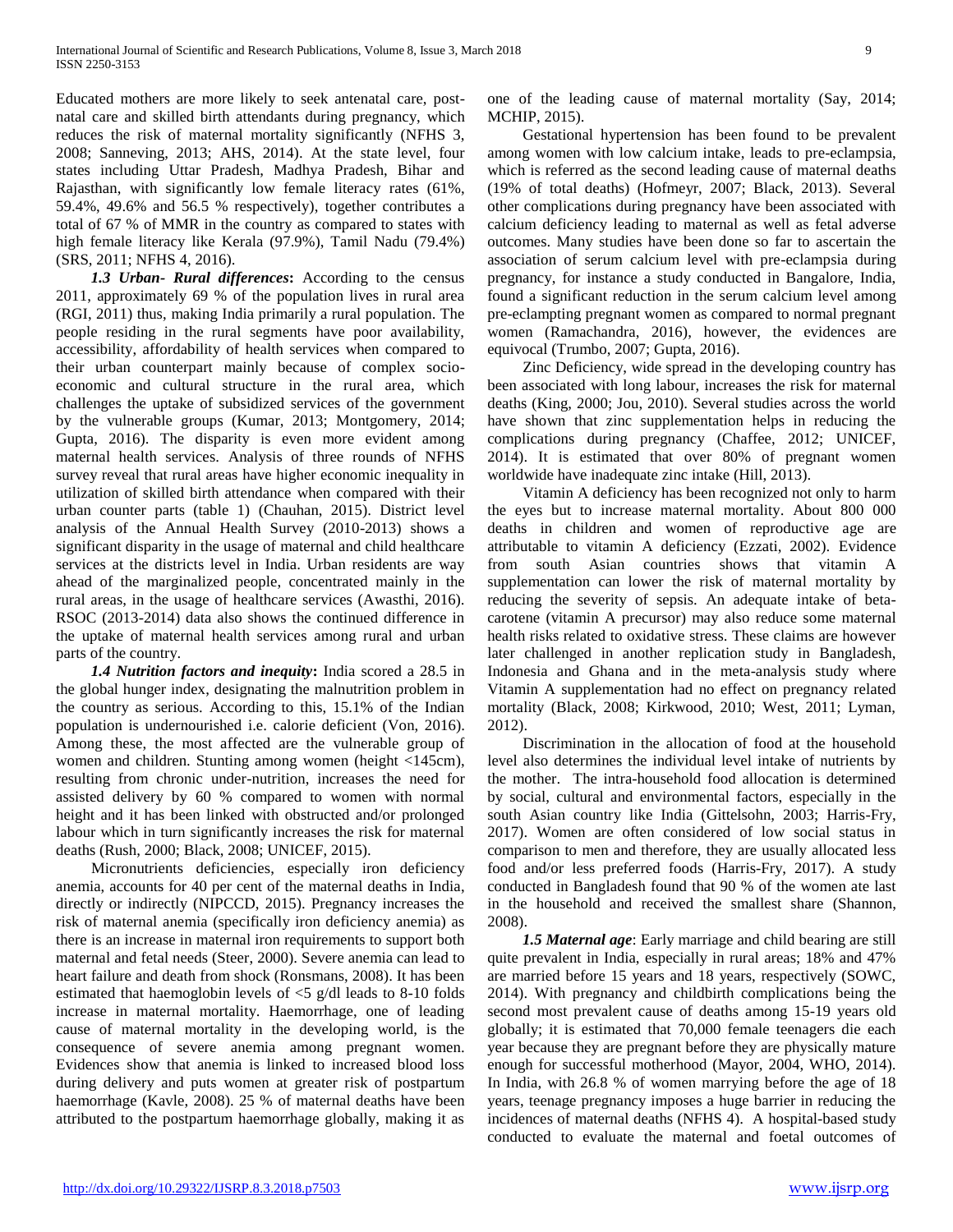teenage pregnancy in Bhopal, India, found that 53.12 % of teenage pregnancies were associated with complications such as abortions, hypertension, and premature rupture of membranes and anemia which increases the risk for maternal deaths (Yasmin, 2014). Physical immaturity and chronic malnutrition and scarce nutrition from mother to foetus increase the biological vulnerability for adverse outcomes among younger mothers (Raj et.al, 2010). Advanced age pregnancy, on the other hand, exposes women to higher risk of pregnancy induced hypertension while age related morbidities may also complicate the pregnancy (Bateman B, 2010; RCOG, 2011; Nair M, 2014).

 *1.6 Sanitation and hygiene***:** Poor sanitation and hygiene practices during pregnancy or delivery may lead to adverse pregnancy outcomes. Anemia, one of the leading causes of poor pregnancy outcomes, can be a result of hookworm infection due to poor sanitation practices during pregnancy (Brooker et al, 2008; Cheng JJ, 2012). Sepsis, which accounts for around 11 % of all maternal deaths at the global level and 10-15 % of maternal deaths in developing countries, is the result of poor hand hygiene and contaminated surfaces during delivery (Seale A, 2009; Gravett CA et al. 2012; WHO, UNICEF, 2012; Say, 2014). Waterborne infections during pregnancy have been associated with considerable risk of maternal deaths (Emerson & Purcell, 2004). Unhygienic storage of water has been identified as the major cause of malaria infection due to breeding of mosquitos, which in turn poses elevated risk to pregnant women (Heyman, 2008; Mota et al, 2012). The other mechanism through which inappropriate hygiene practices may lead to adverse pregnancy outcomes, is the life-course effect of repeated childhood infections resulting in childhood stunting, short stature in adulthood and eventually a cephalopelvic disproportion in pregnancy, thus, increasing the risk of obstetric labour (Konje & Ladipo, 2000; Neilson et al. 2003; Toh-Adam et al. 2012). A systematic review on association between poor sanitation and maternal mortality found that women of households with poor sanitation have 3.14 times higher odds of dying than women with better sanitation conditions. Further, women with poor water supply had 1.75 times odds of maternal mortality as compared to those with adequate water supply (Benova, 2014).

*1.7 Women empowerment and equity***:** Low status of women in the family and society has been linked with maternal survival (Jamison, 2006). Studies have shown that care seeking behaviour of women and their social status, economic condition, educational attainments and decision-making powers are linked together (Ahmed, 2010) and that maternal mortality is a sensitive indicator of inequality and social development (WHO, 2016). The key factor to reduce maternal mortality is not just the availability of a well-functioning health care system but also its access to the most vulnerable section of women in the society. Several studies have shown the negative effects of gender inequalities on women's reproductive health practices and outcomes by limiting their access to health services and information and increasing their vulnerability to gender-based violence (Blanc, 2001; Dodoo & Frost, 2008; Stephenson, 2012). At the household levels, gender inequality affects the family size, contraceptive use, age at marriage (Woldemicael 2009; Desai and Andrist, 2010). A study conducted in Varanasi, India, on the dimensions of women autonomy, finds that women with greater freedom of movements have high coverage of ANC services and

are more likely to use safe delivery care (Bloom, 2001). Analysis of the data from the national level surveys also indicates a direct link between women's autonomy and use of prenatal, delivery and postnatal care in the rural India (Mistry, 2009). It is therefore not surprising that the countries sharing the major proportion of maternal mortality at the global level are also the ones with high gender inequality. India ranked at 125 among 155 countries on the gender inequality index, a rank lower than its neighbouring countries (UNDP, 2016). While good governance ensures the availability of these services, women empowerment and gender equality ensures the access to the available services (Dalal, 2012; Hagman, 2013). Gender inequality have far more grave long term effects than just access to the health services as explained by Osmani and Sen in their work on intergenerational consequences of gender inequality. It says that gender inequality in pregnancy leads to fetal deprivation which in turn leads to child under-nutrition among the less affluent population but at the same time, among the affluent, Barker's hypothesis comes into the play thus leading to the double jeopardy (Osmani & Sen, 2003)

*1.8 Caste inequality***:** Caste based inequality has also emerged as an important determinant of availability as well as accessibility of the health services at the community level and plays a key role in maternal health outcomes (Shah, 2006). India, in the realm of its complex social structure, subjects its women to inequality in terms of religion and castes, rendering the outreach of the available health services to certain sections of the society (Shah, 2006). NFHS 3 findings suggest that the coverage of antenatal care was less in Scheduled Castes (SC) (74%) and Scheduled Tribes (ST) (70.6%) compared to other population groups (84.8%). Skilled Birth attendants at birth is also much less in ST (25%) and SC (40.6%) population compared to others (57.8%). The percentage of institutional deliveries was much less in ST (17.7%) and SC (32.9%) compared to other population groups (51%) (Kumar, 2010; NFHS 3). The inequality deepens in the villages and other remote areas of the country. For instance, a cross-sectional study conducted in rural Kerala showed that women from lower castes (SC/ST/Other Backward Class(OBC) have poor health status as compared to the women from upper castes (Mohindra, 2006). Untouchability, a still existent issue in many rural and remote parts of the country, leads to major discrimination in the rendering of health services to the women belonging to the lower castes. An upper caste front line health worker would not provide her services to Dalit (lower caste) women. A report on prevalence of untouchability in India showed that Dalit villages reported denial of visits by health workers (30-40%), entry into private health clinics (20-25%) and in cases of entry, they reported discriminatory treatment in the health centers (10-15%) (Shah, 2006). A caste and gender-based oppression have a cumulative effect on women's health seeking behaviour.

# III. CONCLUSION

 Despite of all the economic growth in the past decades in India, the maternal mortality rates are still unacceptably high (SRS, 2013; WHO, 2015). National, state and district level surveys of the country presents a grim picture of maternal health status highlighting the underachievement of the government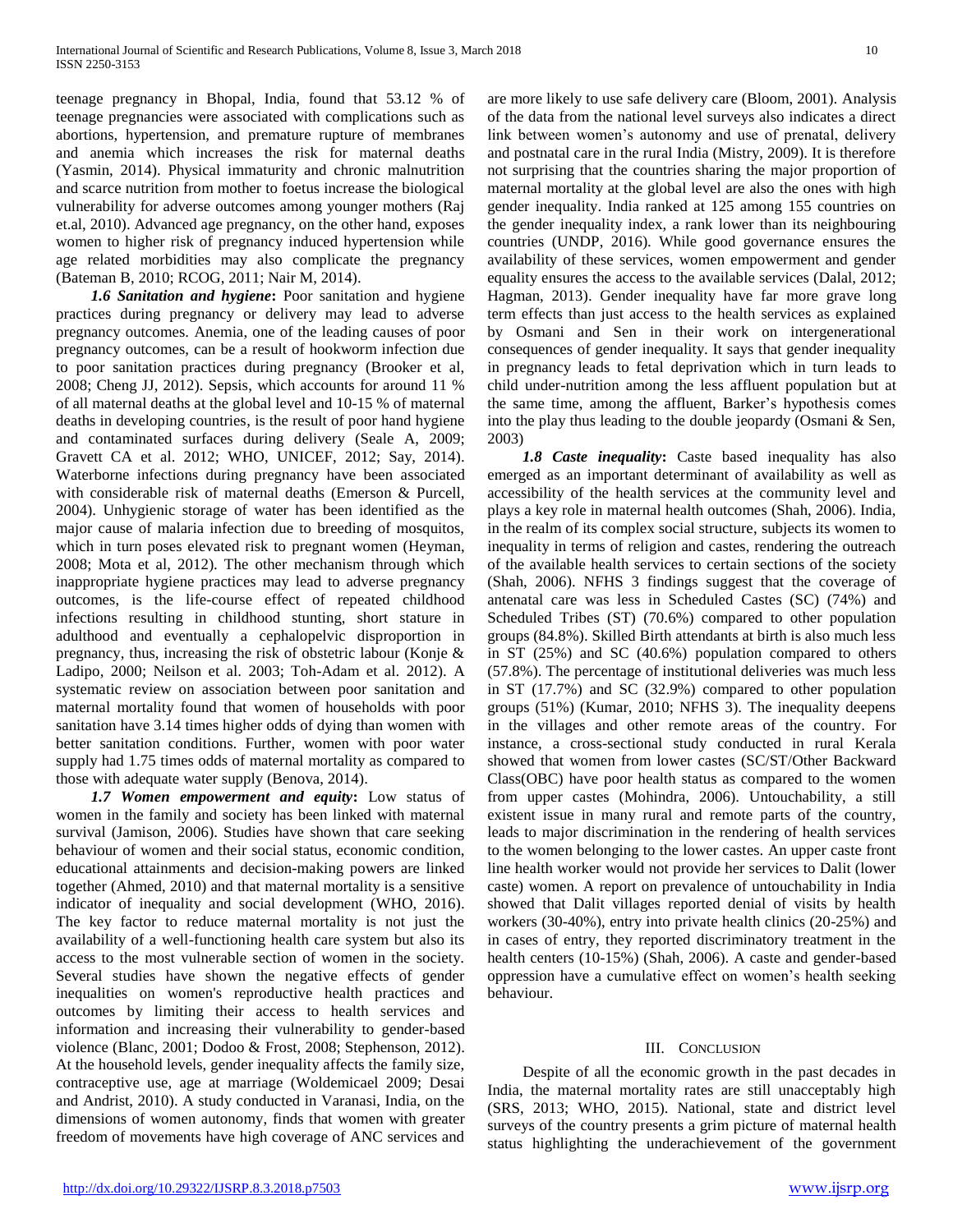initiatives taken so far to curb the mortality rates in the country (Vora, 2009). Although, haemorrhage, hypertension and anemia, have been reported to be the primary causes of maternal deaths across the country, other underlying causes like socio-economic disparity, rural-urban differences, education level of women, caste and gender-based inequity etc. are a real hurdle to any attempt made to reduce maternal deaths in the country. Further, there is marked difference in the maternal mortality rates at the state levels, with some states heading towards achieving the set targets while some are still struggling at the initial stage. It is therefore the time to look at the maternal and reproductive health not just as a medical event but rather a social phenomenon, where contextual factors play an equally important role. There is a need to adapt the strategies and policies for maternal mortality reduction specific to the state while simultaneously taking lessons from the well performing states.

#### ACKNOWLEDGMENT

 KS was responsible for conceptualization, writing and editing the manuscript. SP and GC were responsible for review and editing the manuscript. All authors approved the final content of the manuscript.

#### **REFERENCES**

- Ahmed, S., Creanga, A.A., Gillespie, D.G., & Tsui, A.O. (2010). Economic Status, Education and Empowerment: Implications for Maternal Health Service Utilization in Developing Countries. PLoS ONE 5(6), e11190. [https://doi.org/10.1371/journal.pone.0011190.](https://doi.org/10.1371/journal.pone.0011190)
- Annual Health Survey Report, (AHS): A Report on Core and Vital Health Indicators. (2014). Registrar general and Census Commissioner of India. [http://www.censusindia.gov.in/vital\\_statistics/AHS/AHS\\_report\\_part1.pdf](http://www.censusindia.gov.in/vital_statistics/AHS/AHS_report_part1.pdf)
- Awasthi, A., Pandey, C.M & Chauhan, R.K. (2016). Disparity in maternal, newborn and child health services in high focus states in India: A district-level cross-sectional analysis. British Medical Journal Open (6) e009885. doi: 10.1136/bmjopen-2015-009885.
- Barros, A.J., Ronsmans, C., Axelson, H., Loaiza, E., Bertoldi, A.D., França, G. V…. Victoria, C.G. (2012). Equity in maternal, newborn, and child health interventions in countdown to 2015: A retrospective review of survey data from 54 countries. Lancet, 379 (9822),1225e1233.
- Bateman, B.T., Berman, M.F., Riley, L.E., & Leffert, L.R. (2010). The epidemiology of postpartum hemorrhage in a large, nationwide sample of deliveries. Society for Obstetric Anesthesia and Perinatology, 5(110).
- Benova, L., Cumming, O., Gordon, B.A., Magoma, M., & Campbell, O.M. (2014). Where there is no toilet: Water and sanitation environments of domestic and facility births in Tanzania. PLoS ONE, (e106738)9. doi: 10.1371/journal.pone.0106738.
- Bergsjø, P. (2001). What is the evidence for the role of antenatal care strategies in the reduction of maternal mortality and morbidity? Studies in HSO&P, (17). [https://pdfs.semanticscholar.org/28b3/4deb769b925e46f0c2180afae60d0b71](https://pdfs.semanticscholar.org/28b3/4deb769b925e46f0c2180afae60d0b714e38.pdf) [4e38.pdf](https://pdfs.semanticscholar.org/28b3/4deb769b925e46f0c2180afae60d0b714e38.pdf)

Bhalotra, S., & Clarke, D. (2013). Educational Attainment and Maternal Mortality. Background paper prepared for the Education for All Global Monitoring Report 2013/4. <http://unesdoc.unesco.org/images/0022/002259/225945e.pdf>

- Black, R.E., Allen, A.H., Bhutta, Z.A., Caulfield, L.E., Onis, M.D., Ezzati, M…Rivera, J. (2008). Maternal and child undernutrition: Global and regional exposures and health consequences. The Lancet, 371(9608), P- 243 – 260.
- Black, R.E., Victora, C.G., Walker, S.P., Bhutta, Z.A., Christian, P., Onis, M…Martorell, R. (2013). Maternal and child undernutrition and overweight in low-income and middle-income countries. The Lancet. (9890)382, P- 427  $-451.$
- Blanc, A.K. (2001). The effect of power in sexual relationships on sexual and reproductive health: An examination of the evidence. Studies in Family Planning, (3)32, P-189–213.
- Bloom, S.S., David, W., & Gupta, M.D. (2001). Dimensions of women's autonomy and the influence on maternal health care utilisation in a North Indian city. Demography, (1)38, P- 67–78.
- Brooker, S., Hotez, P.J., & Bundy, D.A.P. (2008). Hookworm-related anaemia among pregnant women: A systematic review. PLoS Neglected Tropical Diseases, (2) e291.
- Chaffee, B.W., & King, J.C., (2012). Effect of Zinc Supplementation on Pregnancy and Infant Outcomes: A Systematic Review. Paediatric and Perinatal Epidemiol, 26, P-118–137.
- Chauhan, B.G., & Rai, A. K. (2015). Skilled Birth Attendance across Geographical Regions in India: Rural-Urban Differentials, 1992-2006. Social Science Spectrum, 1(2), 114-126, ISSN 2454-2806.
- Cheng, J.J., Schuster-Wallace, C.J., Watt, S., Newbold, B. K., & Mente, A. (2012). An ecological quantification of the relationships between water, sanitation and infant, child, and maternal mortality. Environmental Health; (11)4.
- CRR. Center for Reproductive Rights; New York. (2008). Maternal mortality in India: Using international and constitutional law to promote accountability and change.
- Dalal, K., Shabnam, J., Andrews-Chavez, J., Mårtensson, LB., & Timpka, T. (2012). Economic empowerment of women and utilization of maternal delivery care in Bangladesh. International Journal of Preventive Medicine, 3, 628–636.
- Desai, S., & Andrist, L. (2010). Gender scripts and age at marriage in India. Demography (3)47, P-667–687.
- Dodoo, F., & Frost, A. (2008). Gender in African population research: The fertility/reproductive health example. Annual Review of Sociology, 34, P-431–452.
- Emerson, S.U., & Purcell, R. H. (2004). Running like water the omnipresence of hepatitis E. New England Journal of Medicine, 351, P-2367–2368.
- Esscher, A., Binder-Finnema, P., Bodker., Hogberg, U., Mulic-Lutvica., & Essen, B. (2014). Suboptimal care and maternal mortality among foreign born women in Sweden: Maternal death audit with application of the 'migration three delays' model. *BMC Pregnancy and Childbirth*, (1)14.
- Ezzati, M., Lopez, A.D., Rodgers, A., Vander Hoorn, S., Murray, C.J. (2002). Comparative Risk Assessment Collaborating Group. Selected major risk factors and global and regional burden of disease. Lancet, 360, 1347–60.
- Gittelsohn, J., Haberle, H., Vastine, A.E, Dyckman, W & Palafox, N. A. (2003). Macro- and microlevel processes affect food choice and nutritional status in the republic of the Marshall Islands. The Journal of Nutrition. 133:310S-313S.
- Gravett, C.A., Gravett, M.G., Martin, E.T., Bernson, J.D., Khan, S., Boyle, D. S…. Steele, M.S. (2012). Serious and life-threatening pregnancy-related infections: Opportunities to reduce the global burden. PLoS Med, 9, e1001324.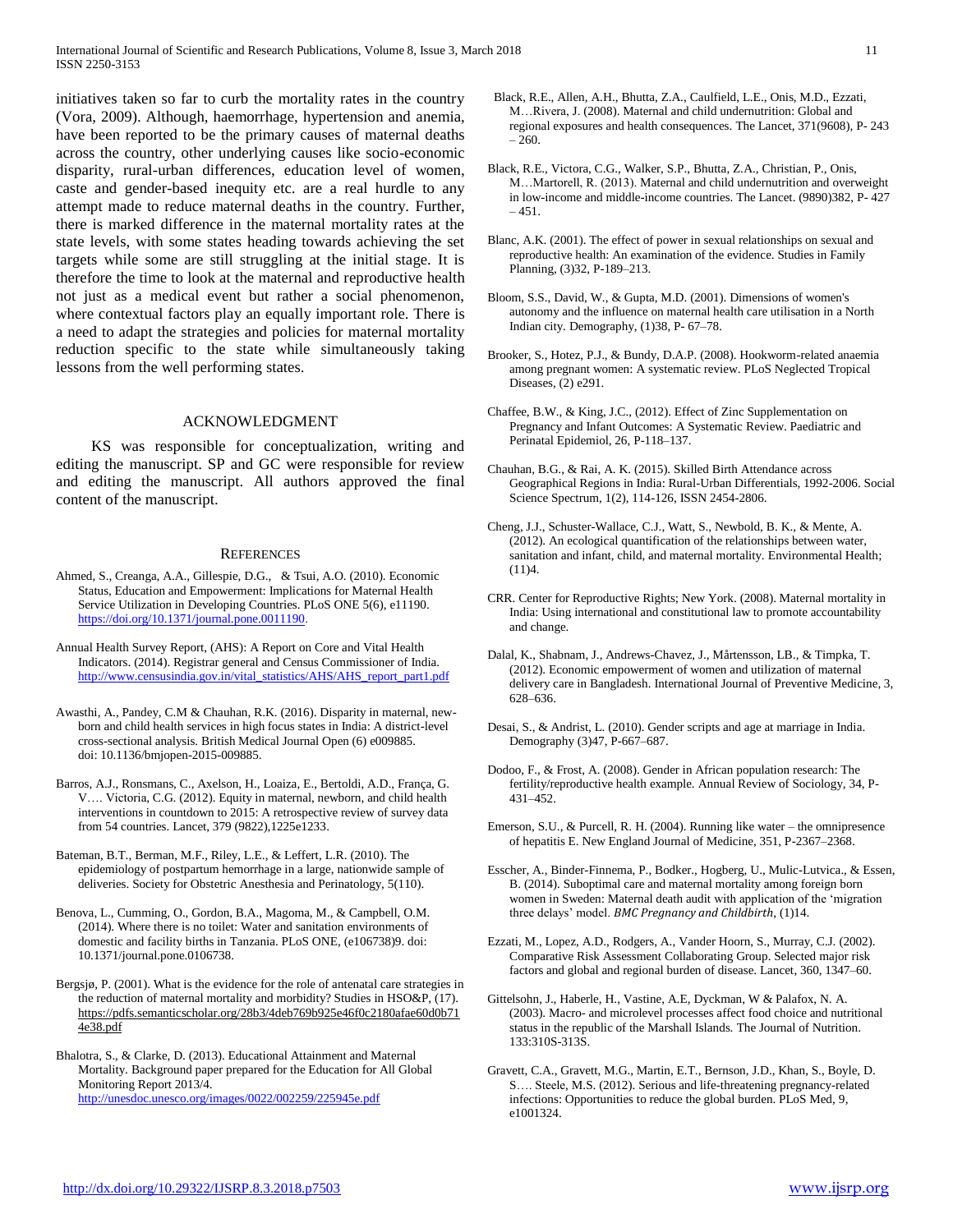International Journal of Scientific and Research Publications, Volume 8, Issue 3, March 2018 12 ISSN 2250-3153

- Grown, C., Gupta, G.R., & Pande, R. (2005). Taking action to improve women's health through gender equality and women's empowerment. The Lancet, (9458) 365, 541 – 543.
- Gupta, M., Angeli, F., Bosma, H., Rana, M., Prinja, S., Kumar, R., & Van schayck, O.C.P. (2016). Effectiveness of multiple-strategy community intervention in reducing geographical, socioeconomic and gender based inequalities in maternal and child health outcomes in Haryana, India. PLoS ONE, (3)11, e0150537. doi: 10.1371/journal.pone.0150537.
- Gupta, S.D., Khanna, A., Gupta, R., Sharma, N.K., & Sharma, N.D. (2010). Maternal mortality ratio and predictors of maternal deaths in selected desert districts in Rajasthan: A Community-based survey and Case Control Study. *Women's Health Issues*, (1)20, 8085.
- Hagman, M. (2013). Maternal mortality: Gender and access to health services. The case of Ghana. Journal of Politics and International Studies, 9, P-2047- 7651.
- Harris-Fry, H., Shrestha, N., Costello, A & Saville, N.M. (2017). Determination of Household-food allocation between adults in Asia- a systematic review. International Journal for Equity in Health, 16 (107). DOI 10.1186/s12939- 017-0603-1.
- Hazarika, I. (2011). Factors that determine the use of skilled care during delivery in India: implications for achievement of MDG-5 targets. Maternal Child Health Journal, 15(8). 1381, ISSN 1573-6628. [https://doi.org/10.1007/s10995-010-0687-3.](https://doi.org/10.1007/s10995-010-0687-3)
- Heymann, D.L. (2008). Control of Communicable Diseases Manual. American Public Health Association, Washington, DC.
- Hill, I.D. (2013). Zinc supplementation during pregnancy. Biological, behavioural and contextual rationale. E-Library of Evidence for Nutrition Actions (eLENA). http://www.who.int/elena/bbc/zinc\_pregnancy/en/.(Accessed on Oct, 2016).
- Himanshu, M., & Källestål, C. (2017). Regional inequity in complete antenatal services and public emergency obstetric care is associated with greater burden of maternal deaths: analysis from consecutive district level facility survey of Karnataka, India. International Journal for Equity in Health, (75)16. Doi: 10.1186/s12939-017-0573-3.
- Hofmeyr, G., Duley, L., & Atallah, A. (2007). Dietary Calcium Supplementation for Prevention of pre-eclampsia and related problem: A systematic Review and Commentary. BJOG: An International journal of Obstetric and Gynocology,114, 933-43.
- Hogan, M.C., Foreman, K.J., Naghavi , M.[, Ahn S.Y.](https://www.ncbi.nlm.nih.gov/pubmed/?term=Ahn%20SY%5BAuthor%5D&cauthor=true&cauthor_uid=20382417)[, Wang, M.](https://www.ncbi.nlm.nih.gov/pubmed/?term=Wang%20M%5BAuthor%5D&cauthor=true&cauthor_uid=20382417)[, Makela, S.](https://www.ncbi.nlm.nih.gov/pubmed/?term=Makela%20SM%5BAuthor%5D&cauthor=true&cauthor_uid=20382417)  [M…](https://www.ncbi.nlm.nih.gov/pubmed/?term=Makela%20SM%5BAuthor%5D&cauthor=true&cauthor_uid=20382417).Murray, C.G.L.(2010). Maternal mortality for 181 countries, 1980- 2008: A systematic analysis of progress towards Millennium Development Goal 5. The Lancet, 375, 1609-23.
- Jain, S., Guleria, K., Vaid, N.B., Suneja, M., & Ahuja, S. (2016). Predictors and Outcome of Obstetric Admissions to Intensive Care Unit: A Comparative Study. Journal of Public Health, 21(2).
- Jamison, D.T. (2006). Disease Control Priorities in Developing Countries. (2<sup>nd</sup> ed.) New York: Oxford University Press.
- Jeyabalan, J., Manivasagam, S., Krishnan, P., Soundarrajan, S., & Jaikumar, A. (2015). Sentiment Analysis for Improving Healthcare System for Women. (IOSR Journal of Computer Engineering)*,* (17)1, P-1–9.
- Jou, M.Y., Philipps, A.F., & Lonnerdal, B. (2010). Maternal zinc deficiency in rats affects growth and glucose metabolism in the offspring by inducing insulin resistance postnatally. Journal of Nutrition, 140, P- 1621–1627.
- Karlsen, S., Say, L., Souza, J.P., Hogue, C.J., Calles, D.L., Gülmezoglu., A.M., & Raine, R. (2011). The relationship between maternal education and mortality among women giving birth in health care institutions: Analysis of the cross sectional WHO Global Survey on Maternal and Perinatal Health. BMC Public Health, 11(606).
- Kavle, J.A., Stoltfuz, R. J., Witter, F., Tielsch, J.M., Khalfan, S.S., & Caulfield L.E. (2008). Association between anaemia during pregnancy and blood loss at and after delivery among women with vaginal births in Pemba Island, Zanzibar, Tanzania. Journal of Health Population and Nutrition, (2)28, P-232–240.
- Kesterton, A.J., Cleland, J., Sloggett, A., & Ronsmans, C. (2010). Research article Institutional delivery in rural India: The relative importance of accessibility and economic status. BMC Pregnancy and Childbirth. (10)30. Retrieved from<http://www.biomedcentral.com/1471-2393/10/30>
- King, J.C. (2000). Determinants of maternal zinc status during pregnancy. American Journal of Clinical Nutrition. 71, 1334S–1343S.
- Kirkwood, B.R., Hurt, L., Amenga-Etego, S., Tawiah, C., Zandoh, C., Danso, S….Arthur, P. (2010).Effect of vitamin A supplementation in women of reproductive age on maternal survival in Ghana (ObaapaVitA): A clusterrandomised, placebo-controlled trial. The Lancet, 375, P-1640–1649.
- Konje, J.C., & Ladipo, O.A. (2000). Nutrition and obstructed labor. The American Journal of Clinical Nutrition, 72, P-291s–297s.
- Kumar, A., & Mohanty, S. K. (2010). Intra-Urban Differentials in Utilization of Reproductive and Child Health Care Services in India, 1992-05. International Institute for Population Sciences (IIPS). Retrieved from [http://paa2010.princeton.edu/papers/100817.](http://paa2010.princeton.edu/papers/100817)
- Kumar, C., Singh, P.K., & Rai, R.K. (2013). Coverage gap in maternal and child health services in India: Assessing trends and regional deprivation during 1992–2006. Journal of Public Health, (4)35, P-598–606.
- Kumar, C., Singh, P.K., & Rai, R.K. (2013). Coverage gap in maternal and child health services in India: assessing trends and regional deprivation during 1992-2006. Journal of Public Health. doi: 10.1093/pubmed/ fds108.
- Lyman, T.A. L., & Fawzi, W. W. (2012). Vitamin A and carotenoids during pregnancy and maternal, neonatal and infant health outcomes: A systematic review and meta-analysis. Paediatric and Perinatal Epidemiology, 26, 36–54. doi:10.1111/j.1365-3016.2012.01284. x.
- Maternal and Child Health Integrated Program (MCHIP). (2015). Prevention of Postpartum Haemorrhage. Retrieve from [http://www.mcsprogram.org/wpcontent/uploads/2016/02/MCHIP\\_Moz\\_Fina](http://www.mcsprogram.org/wpcontent/uploads/2016/02/MCHIP_Moz_FinalReport.pdf) [lReport.pdf](http://www.mcsprogram.org/wpcontent/uploads/2016/02/MCHIP_Moz_FinalReport.pdf)
- Mayor, S. (2004). Pregnancy and childbirth are leading causes of death in teenage girls in developing countries. British Medical Journal, 328, 1152.
- McAlister, C., & Baskett, T.F. (2006). Female education and maternal mortality: A worldwide survey. Women's health. Doi: [https://doi.org/10.1016/S1701-](https://doi.org/10.1016/S1701-2163(16)32294-0) [2163\(16\)32294-0](https://doi.org/10.1016/S1701-2163(16)32294-0)
- McClure, E.M., Goldemberg, R.L., & Bann, C.M. (2007). Maternal mortality, stillbirth and measures of obstetric care in developing and developed countries. International Journal of Gynocology & Obstretrics, 96(2), 139- 46.doi: 10.1016/j.ijgo.2006.10.010
- Mistry, R., Galal, O., & Lu, M. (2009). Women's autonomy and pregnancy care in rural India: A contextual analysis. Social Science & Medicine, 69(6), 926– 933. [PubMed: 19656604].
- Mohindra, K.S., Haddad, S., & Narayana, D. (2006). Women's health in a rural community in Kerala, India: Do caste and socioeconomic position matter? Journal of Epidemiology and Community Health,60, 1020–1026.
- Montgomery, A.L., Ram, U., Kumar, R., & Jha, P. (2014). For the million deaths study collaborators, Maternal mortality in India: Causes and healthcare services use based on a nationally representative survey. PLoS, 9(1), e83331.
- Mota, A., Miranda, F.A., Saraceni, V., & Koifman, S. (2012). Maternal mortality and impact of dengue in Southeast Brazil: An ecological study, 2001–2005. Cadernos de Saude Publica, 28, 1057–1066.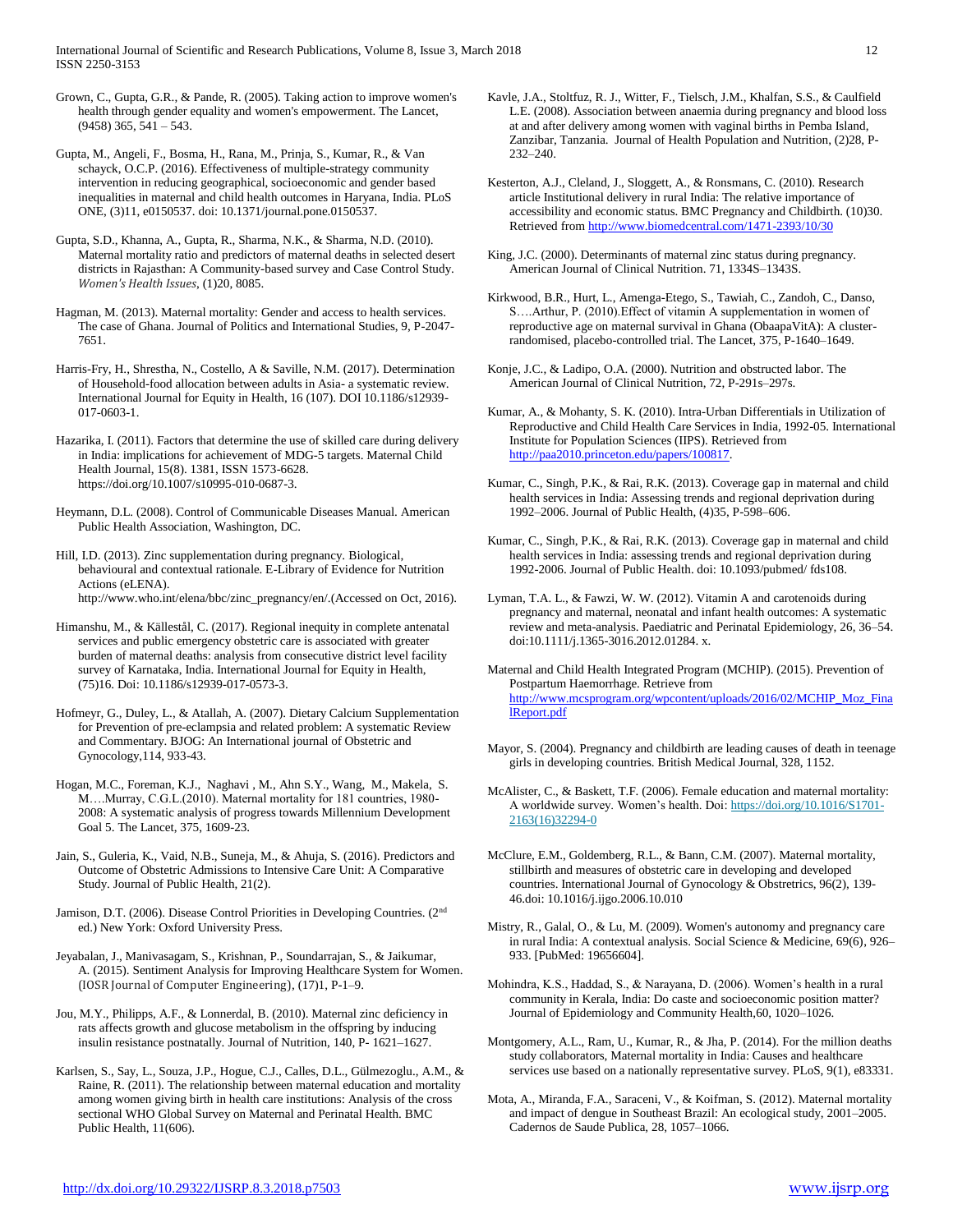International Journal of Scientific and Research Publications, Volume 8, Issue 3, March 2018 13 ISSN 2250-3153

Mumbare, S.S., Maindarkar, G., Darade, R., Yenge, S., Tolani, M.K., & Patole, K. (2012). Maternal risk factors associated with term low birth weight neonates: A matched-pair case control study. Indian Paediatrics, 49(1), p- 25- 8.

Nair, M., Kurinczuk, J.J, Brocklehurst, P., Sellers, S., Lewis, G., & Knight, M. (2014). Factors associated with maternal death from direct pregnancy complications: A UK national case-control study. BJOG: The International Journal of Obstetrics and Gynaecology, 122, 653–62.

National Family Health Survey  $-3$  (2005-06). Ministry of Health and Family Welfare, Government of India. International Institute of Population Science.

National Family Health Survey – 4 (2015-16), Ministry of Health and Family Welfare, Government of India. International Institute of Population Science. <http://rchiips.org/nfhs/pdf/NFHS4/India.pdf>

National Institute of Public Cooperation and Child Development (NIPCCD). (2015). An Analysis of Levels and Trends in Maternal Health and Maternal Mortality Ratio in India. A Report.<http://nipccd.nic.in/reports/mhmm.pdf> (accessed on Oct, 2016).

Neilson, J., Lavender, T., Quenby, S & Wray, S. (2003). Obstructed labour: Reducing maternal death and disability during pregnancy. British Medical Bulletin, 67, 191–204.

Osmani, S., & Sen, A. (2003). The hidden penalties of gender inequality: Fetal origins of ill-health. Economics & Human Biology, 1 (1), 105-121.

Pathak, P.K., Singh, A., & Subramanian, S.V. (2010). Economic inequalities in maternal health care: Prenatal care and skilled birth attendance in India, 1992–2006. *PloS One ,* 5(10), e13593. doi:10.1371/journal.pone.0013593.

Paxton, A., Maine, D., Freedman, L., Fry, D., & Lobis, S. (2005). The evidence for emergency obstetric care. International Journal of Gynaecology Obstetric, 88, 181–93.

Pillai, V.K., Maleku., A & Wei. (2013). Maternal Mortality and Female Literacy Rates in Developing Countries during 1970–2000: A Latent Growth Curve Analysis. International Journal of Population Research, P-11. doi:10.1155/2013/163292.

Raj, A., Saggurti, N., Winter, M., Labonte, A., Decker, M. R., Balaiah, D., & Silverman, J. G. (2010). The effect of maternal child marriage on morbidity and mortality of children under 5 in India: Cross sectional study of a nationally representative sample. British Medical Journal, 340, b4258. doi [http://dx.doi.org/10.1136/bmj.b4258.](http://dx.doi.org/10.1136/bmj.b4258)

Ramachandra, C., Rekha, N., Roopa, NK., & Shankaregowda, N.Y.S. (2016). Comparative study of the serum calcium level in normal pregnancy and preeclamptic women in a tertiary centre in India. International Journal of Medical Research Review, (5)4, P- 834-838.doi: 10.17511/ijmrr. 2016.i05.29.

Rapid Survey on Children (RSOC), National Report (2014). Ministry of Women and Child Development. [http://wcd.nic.in/sites/default/files/RSOC%20National%20Report%202013-](http://wcd.nic.in/sites/default/files/RSOC%20National%20Report%202013-14%20Final.pdf) [14%20Final.pdf](http://wcd.nic.in/sites/default/files/RSOC%20National%20Report%202013-14%20Final.pdf)

RGI. Registrar General of India. (2011). Special bulletin on maternal mortality in India 2007–09. New Delhi: Office of the Registrar General.

Ronsmans, C., Collin, S., & Filippi, V. Maternal Mortality in Developing Countries. (2008). Nutrition and Health: Nutrition and Health in Developing Countries, Second Edition.

Rush, D. (2000). Nutrition and maternal mortality in the developing world. American Journal of Clinical Nutrition, 72, (1), 212S±240S.Sample registration system bulletin. (2013). Registrar General of India. [http://www.censusindia.gov.in/vital\\_statistics/SRS\\_Reports\\_2013.html](http://www.censusindia.gov.in/vital_statistics/SRS_Reports_2013.html) Sanneving, L., Trygg, N., Saxena, D., Mavalankar, D., & Thomsen, S. (2013). Inequity in India: The case of maternal and reproductive health. Global Health Action, 6. Doi:10.3402/gha.v6i0.19145. <http://doi.org/10.3402/gha.v6i0.19145>

- Say, L., Chou, D., Gemmill, A., Tunçalp, Ö., Moller, A.B., Daniels, J…. Alkema, L. (2014). Global causes of maternal death: A WHO systematic analysis. Lancet Global Health, 2(6), e323–33[. http://dx.doi.org/10.1016/S2214-](http://dx.doi.org/10.1016/S2214-109X(14)70227-X) [109X\(14\)70227-X](http://dx.doi.org/10.1016/S2214-109X(14)70227-X)
- Seale, A., Mwaniki, M., Newton, C., & Berkley, J. (2009). Maternal and early onset neonatal bacterial sepsis: Burden and strategies for prevention in sub-Saharan Africa. Lancet Infectious Diseases 9(7), 428-438. Retrieved from <http://www.ncbi.nlm.nih.gov/pmc/articles/> PMC2856817/
- Shah, G., Mander, H., Thorat, S., Desphande, S., & Baskar, A. (2006). Untouchability in rural India. Sage Publication. ISBN: 9780761935070.
- Shannon, K., Mahmud, Z., Asfia, A., & Ali, M. (2008). The social and environmental factors underlying maternal malnutrition in rural Bangladesh: Implications for reproductive and nutrition programs. Health Care for Women International, 29:826–840. DOI: 10.1080/07399330802269493
- Sinha, L.N., Kaur, P., Gupta, R., Dalpath, S., Goyal, V., & Murhekar, M. (2013). Newborn care practices and home-based postnatal newborn care programme Mewat, Haryana, India. Western Pacific Surveillance and Response Journal, 5(3). doi:10.5365/wpsar.2014.5.1.006.
- Steer, P.J. (2000). Maternal haemoglobin concentration and birth weight. America Journal of Clinical Nutrition, 71 (5), 1285s-1287s.
- Stephenson, R., Bartel, D., & Rubardt, M. (2012). Constructs of power and equity and their association with contraceptive use among men and women in rural Ethiopia and Kenya. Global Public Health, 7 (6), 618–634.

The state of the world's children 2015: Executive summary. http:// [www.unicef.org/publications/files/SOWC\\_2015\\_Summary\\_and\\_Tables.pdf.](http://www.unicef.org/publications/files/SOWC_2015_Summary_and_Tables.pdf)

- Toh-Adam, R., Srisupundit, K., & Tongsong, T. (2012). Short stature as an independent risk factor for cephalopelvic disproportion in a country of relatively small-sized mothers. Archives of Gynecology and Obstetrics, 285, 1513–1516.
- Travasso, C. (2015). India is set to meet target on reducing maternal mortality. British Medical Journal, 350, h724. Doi:10.1136/bmj.h724
- UNICEF. (2015). Tracking Progress on Child and Maternal Nutrition. UNICEF. https://www.unicef.org/publications/files/Tracking\_Progress\_on\_Child\_and [Maternal\\_Nutrition\\_EN\\_110309.pdf](https://www.unicef.org/publications/files/Tracking_Progress_on_Child_and_Maternal_Nutrition_EN_110309.pdf) (accessed Oct, 2016).

United Nations. United Nations Millennium Development Goals. (2013). <http://www.un.org/millenniumgoals/maternal.shtml> (accessed Feb 28, 2016).

United Nations Development Programme. Human Development Report. (2016). [http://hdr.undp.org/sites/default/files/2016\\_human\\_development\\_report.pdf](http://hdr.undp.org/sites/default/files/2016_human_development_report.pdf)

Victora, C. G, Barros, A. J, Axelson , H ., Bhutta, Z.A., Chopra, M., Franca, G.V….Boerma, J.T. (2012). How changes in coverage affect equity in maternal and child health interventions in 35 Countdown to 2015 countries: An analysis of national surveys. Lancet, 380,1149–56.

Von G.K., Bernstein, J., Nabarro, D., Prasai, N., Amin, S., Yohannes, Y…. Jenifer, T. (2016). Global hunger index: Getting to zero hunger. Bonn Washington, DC and Dublin: Welthungerhilfe, International Food Policy Research Institute, and Concern Worldwide. <http://dx.doi.org/10.2499/9780896292260>

- Vora, K.S., Malvankar, D.V., Ramani, K.V., Upadhyaya, M., Sharma, B., Iyengar, S…. Iyengar, K. (2009) Maternal health situation in India: A case study. Journal of Health, Population and Nutrition, 27(2), 184–201.
- West, K.P., Christian, P., Labrique, A.B., Rashid, M., Shamim, A.A., Klemm,R..D.W….Sommer, A. (2011). Effects of maternal vitamin A or